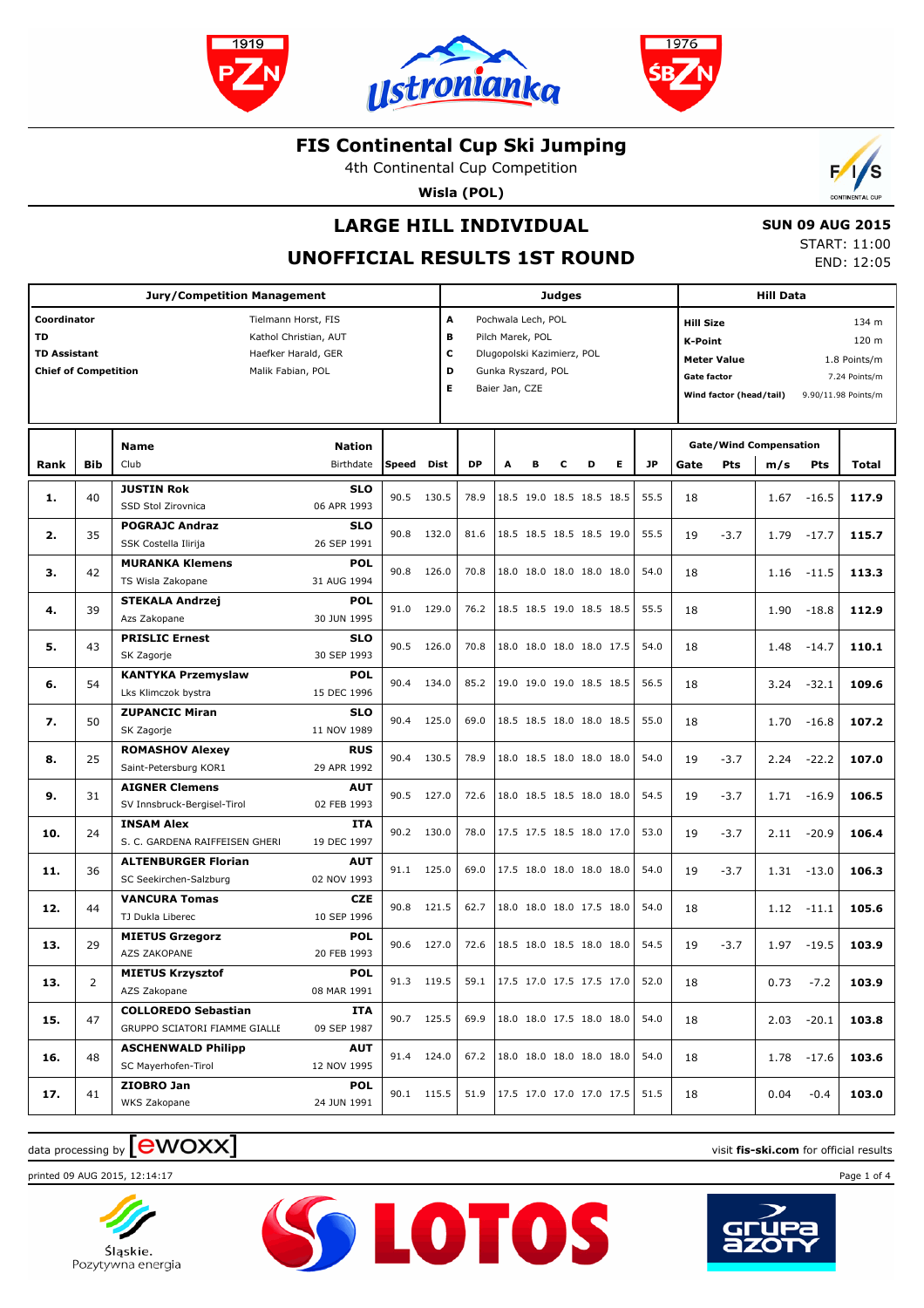





4th Continental Cup Competition

**Wisla (POL)**



## **LARGE HILL INDIVIDUAL**

### **SUN 09 AUG 2015**

#### **UNOFFICIAL RESULTS 1ST ROUND**

START: 11:00 END: 12:05

|      |                | <b>Name</b>                                 | <b>Nation</b>             |               |            |      |   |   |   |                          |                          |      | <b>Gate/Wind Compensation</b> |            |      |               |       |
|------|----------------|---------------------------------------------|---------------------------|---------------|------------|------|---|---|---|--------------------------|--------------------------|------|-------------------------------|------------|------|---------------|-------|
| Rank | Bib            | Club                                        | Birthdate                 | Speed         | Dist       | DP   | A | в | c | D                        | E.                       | JP.  | Gate                          | <b>Pts</b> | m/s  | <b>Pts</b>    | Total |
|      |                |                                             |                           |               |            |      |   |   |   |                          |                          |      |                               |            |      |               |       |
| 18.  | 51             | <b>LANISEK Anze</b><br><b>Ssk Menges</b>    | <b>SLO</b><br>20 APR 1996 | 90.5          | 118.0      | 56.4 |   |   |   | 18.0 17.5 17.5 18.0 18.0 |                          | 53.5 | 18                            |            | 0.73 | $-7.2$        | 102.7 |
|      |                | <b>HOLIK Frantisek</b>                      | <b>CZE</b>                |               |            |      |   |   |   |                          |                          |      |                               |            |      |               |       |
| 19.  | 12             | Lsk Lomnice nad popelkou                    | 23 OCT 1998               | 91.5          | 127.0      | 72.6 |   |   |   | 18.0 18.0 17.5 18.0 18.0 |                          | 54.0 | 20                            | $-7.4$     |      | $1.74 - 17.2$ | 102.0 |
|      |                | <b>BJERKEENGEN Fredrik</b>                  | <b>NOR</b>                |               |            |      |   |   |   |                          |                          |      |                               |            |      |               |       |
| 20.  | 34             | Kolbukameratene IL                          | 11 NOV 1988               | 90.9          | 129.0      | 76.2 |   |   |   | 17.5 17.5 18.0 18.0 18.0 |                          | 53.5 | 19                            | $-3.7$     | 2.49 | $-24.7$       | 101.3 |
|      |                | <b>REISENAUER Janni</b>                     | <b>AUT</b>                |               |            |      |   |   |   |                          |                          |      |                               |            |      |               |       |
| 21.  | 32             |                                             | 07 NOV 1997               | 91.0<br>124.0 |            | 67.2 |   |   |   | 18.0 18.5 18.0 17.5 17.5 |                          | 53.5 | 19                            | $-3.7$     |      | $1.61 - 15.9$ | 101.1 |
| 22.  | 52             | <b>HULA Stefan</b>                          | <b>POL</b>                |               | 120.5      | 60.9 |   |   |   |                          | 18.0 17.5 18.0 18.0 18.5 | 54.0 | 18                            |            | 1.40 | $-13.9$       | 101.0 |
|      |                | KS Eve-nement Zakopane                      | 29 SEP 1986               | 90.8          |            |      |   |   |   |                          |                          |      |                               |            |      |               |       |
| 23.  | 53             | <b>BJOERENG Joacim Oedegaard</b>            | <b>NOR</b>                | 90.3          | 123.5      | 66.3 |   |   |   |                          | 18.0 18.0 18.0 18.0 18.5 | 54.0 | 18                            |            | 2.02 | $-20.0$       | 100.3 |
|      |                | Roeykenhopp                                 | 14 DEC 1995               |               |            |      |   |   |   |                          |                          |      |                               |            |      |               |       |
| 24.  | $\overline{7}$ | <b>SIEGEL David</b>                         | <b>GER</b>                | 91.3          | 125.5      | 69.9 |   |   |   | 17.5 17.5 18.0 18.0 18.0 |                          | 53.5 | 20                            | $-7.4$     | 1.75 | $-17.3$       | 98.7  |
|      |                | SV Baiersbronn                              | 28 AUG 1996               |               |            |      |   |   |   |                          |                          |      |                               |            |      |               |       |
| 25.  | 37             | <b>QUECK Danny</b>                          | <b>GER</b>                | 90.9          | 116.5      | 53.7 |   |   |   | 17.5 17.0 17.0 17.5 17.5 |                          | 52.0 | 18                            |            | 0.75 | $-7.4$        | 98.3  |
|      |                | WSV 08 Lauscha                              | 17 SEP 1989               |               |            |      |   |   |   |                          |                          |      |                               |            |      |               |       |
| 26.  | 9              | <b>MUELLER Lukas</b>                        | <b>AUT</b>                |               | 92.1 123.5 | 66.3 |   |   |   | 18.0 18.0 18.0 18.0 17.5 |                          | 54.0 | 20                            | $-7.4$     | 1.63 | $-16.1$       | 96.8  |
|      |                | SV Villach-Kaernten                         | 14 MAR 1992               |               |            |      |   |   |   |                          |                          |      |                               |            |      |               |       |
| 27.  | 28             | <b>DREHER Michael</b><br>SC 1906 Oberstdorf | <b>GER</b><br>30 JAN 1993 | 89.7          | 120.5      | 60.9 |   |   |   | 18.0 18.0 18.0 17.5 18.0 |                          | 54.0 | 19                            | $-3.7$     | 1.53 | $-15.1$       | 96.1  |
|      |                | <b>TOLLINGER Elias</b>                      | <b>AUT</b>                |               |            |      |   |   |   |                          |                          |      |                               |            |      |               |       |
| 28.  | 26             | SV Innsbruck-Bergisel-Tirol                 | 25 MAR 1995               | 91.3          | 122.0      | 63.6 |   |   |   | 18.0 18.0 18.0 17.5 18.5 |                          | 54.0 | 19                            | $-3.7$     | 1.83 | $-18.1$       | 95.8  |
|      |                | <b>POLASEK Viktor</b>                       | <b>CZE</b>                |               |            |      |   |   |   |                          |                          |      |                               |            |      |               |       |
| 29.  | 38             | Sk Nove mesto na morave                     | 18 JUL 1997               | 89.9          | 115.0      | 51.0 |   |   |   | 17.5 17.0 17.0 17.0 17.5 |                          | 51.5 | 18                            |            | 0.91 | $-9.0$        | 93.5  |
|      |                | <b>BIEGUN Krzysztof</b>                     | <b>POL</b>                |               |            |      |   |   |   |                          |                          |      |                               |            |      |               |       |
| 30.  | 45             | SS-R LZS Sokol Szczyrk                      | 21 MAY 1994               | 90.9          | 112.5      | 46.5 |   |   |   | 17.5 17.0 17.0 17.0 17.0 |                          | 51.0 | 18                            |            | 0.42 | $-4.2$        | 93.3  |
| 31.  | 30             | <b>PREVC Domen</b>                          | <b>SLO</b>                | 89.8          | 119.5      | 59.1 |   |   |   | 17.5 17.5 17.5 17.5 17.5 |                          | 52.5 | 19                            | $-3.7$     | 1.48 | $-14.7$       | 93.2  |
|      |                | Sk Triglav kranj                            | 04 JUN 1999               |               |            |      |   |   |   |                          |                          |      |                               |            |      |               |       |
| 32.  | 21             | <b>MAYLAENDER Dominik</b>                   | <b>GER</b>                |               | 91.2 122.5 | 64.5 |   |   |   | 17.5 17.5 18.0 17.5 17.5 |                          | 52.5 | 19                            | $-3.7$     | 2.04 | $-20.2$       | 93.1  |
|      |                | SC Degenfeld                                | 20 MAR 1995               |               |            |      |   |   |   |                          |                          |      |                               |            |      |               |       |
| 33.  | 33             | <b>RHOADS William</b>                       | <b>USA</b>                |               | 91.2 118.5 | 57.3 |   |   |   | 17.5 17.0 17.5 17.5 17.0 |                          | 52.0 | 19                            | $-3.7$     | 1.29 | $-12.8$       | 92.8  |
|      |                | <b>UOP Sports Clubs</b>                     | 08 JUN 1995               |               |            |      |   |   |   |                          |                          |      |                               |            |      |               |       |
| 34.  | 19             | <b>HEINRICH Tim</b>                         | <b>GER</b><br>06 MAY 1995 | 91.0          | 119.0      | 58.2 |   |   |   | 17.5 18.0 17.5 17.5 17.5 |                          | 52.5 | 19                            | $-3.7$     | 1.45 | $-14.4$       | 92.6  |
|      |                | Wsv Schmiedefeld<br><b>JARZABEK Dawid</b>   | <b>POL</b>                |               |            |      |   |   |   |                          |                          |      |                               |            |      |               |       |
| 35.  | 22             | TS Wisla Zakopane                           | 03 MAR 1999               |               | 91.1 119.0 | 58.2 |   |   |   | 18.0 17.5 17.5 17.5 17.5 |                          | 52.5 | 19                            | $-3.7$     |      | $1.67 - 16.5$ | 90.5  |
|      |                | <b>PREVC Cene</b>                           | <b>SLO</b>                |               |            |      |   |   |   |                          |                          |      |                               |            |      |               |       |
| 36.  | 49             | Sk Triglav kranj                            | 12 MAR 1996               |               | 90.8 118.5 | 57.3 |   |   |   | 17.5 17.5 17.5 17.5 18.5 |                          | 52.5 | 18                            |            |      | 1.97 -19.5    | 90.3  |
|      |                | <b>SARDYKO Alexander</b>                    | <b>RUS</b>                |               |            |      |   |   |   |                          |                          |      |                               |            |      |               |       |
| 37.  | 10             | Dinamo N.Novgorod-Krasnoyarsk               | 08 MAY 1990               | 90.8          | 120.5      | 60.9 |   |   |   | 17.5 18.0 17.5 17.5 18.0 |                          | 53.0 | 20                            | $-7.4$     |      | $1.76 - 17.4$ | 89.1  |
|      |                | <b>KUKULA Artur</b>                         | <b>POL</b>                |               |            |      |   |   |   |                          |                          |      |                               |            |      |               |       |
| 37.  | $\mathbf{1}$   | KS Wisla Ustronianka                        | 17 JUL 1992               |               | 90.9 113.0 | 47.4 |   |   |   | 17.0 17.5 17.0 17.0 17.0 |                          | 51.0 | 18                            |            | 0.94 | $-9.3$        | 89.1  |

**SSLOTOS** 

## $\frac{1}{2}$  data processing by  $\boxed{\text{ewOX}}$

printed 09 AUG 2015, 12:14:17 Page 2 of 4



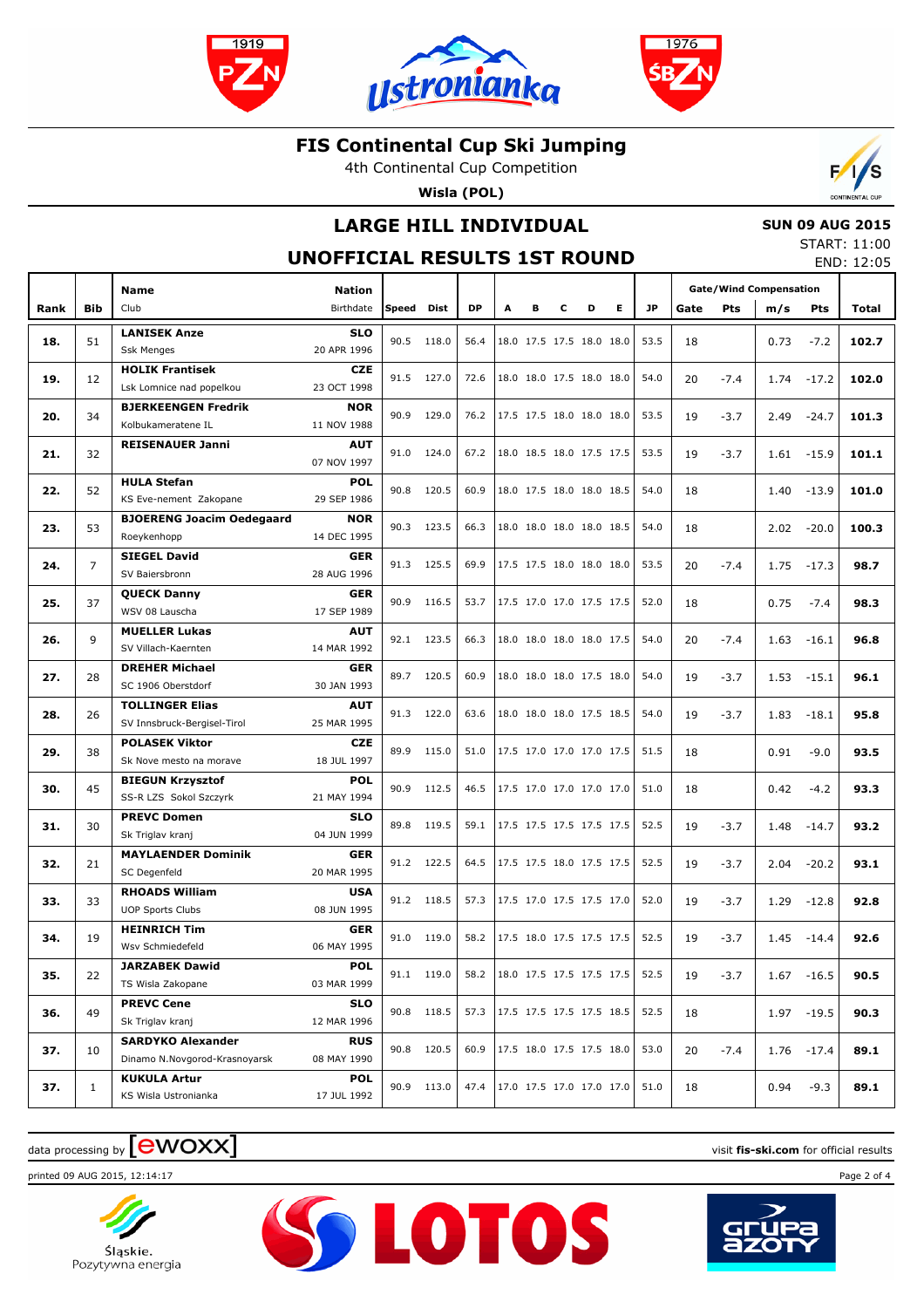





4th Continental Cup Competition

**Wisla (POL)**



## **LARGE HILL INDIVIDUAL**

### **SUN 09 AUG 2015**

#### **UNOFFICIAL RESULTS 1ST ROUND**

START: 11:00 END: 12:05

|      |            | <b>Name</b>                                                      | <b>Nation</b>             |       |            |           |   |                          |   |   |   |           |      |        | <b>Gate/Wind Compensation</b> |            |       |
|------|------------|------------------------------------------------------------------|---------------------------|-------|------------|-----------|---|--------------------------|---|---|---|-----------|------|--------|-------------------------------|------------|-------|
| Rank | <b>Bib</b> | Club                                                             | Birthdate                 | Speed | Dist       | <b>DP</b> | A | в                        | c | D | Е | <b>JP</b> | Gate | Pts    | m/s                           | <b>Pts</b> | Total |
| 39.  | 8          | <b>GRANERUD Halvor Egner</b><br>Asker Skiklubb                   | <b>NOR</b><br>29 MAY 1996 | 90.3  | 122.5      | 64.5      |   | 18.0 18.0 18.0 17.5 18.0 |   |   |   | 54.0      | 20   | $-7.4$ | 2.28                          | $-22.6$    | 88.5  |
| 40.  | 4          | <b>RUDA Adam</b><br>ZTS Zakucie Zagorz                           | POL<br>18 NOV 1995        | 90.9  | 100.0      | 24.0      |   | 16.0 16.0 16.0 16.0 16.0 |   |   |   | 48.0      | 18   |        | $-0.89$                       | 10.7       | 82.7  |
| 41.  | 3          | <b>PODZORSKI Lukasz</b><br>KS Wisla Wisla                        | <b>POL</b><br>25 JAN 1996 | 90.0  | 104.0      | 31.2      |   | 16.0 16.0 16.5 16.5 16.5 |   |   |   | 49.0      | 18   |        | $-0.05$                       | 0.6        | 80.8  |
| 42.  | 15         | <b>ROWLEY Matthew</b><br>Altius Nordic Ski Club                  | <b>CAN</b><br>04 JUN 1993 | 90.9  | 119.5      | 59.1      |   | 17.5 17.0 17.5 17.0 17.0 |   |   |   | 51.5      | 20   | $-7.4$ | 2.27                          | $-22.5$    | 80.7  |
| 43.  | 16         | <b>VARESCO Daniele</b><br>G.S. FIAMME ORO MOENA                  | <b>ITA</b><br>25 JUL 1995 | 91.2  | 122.5      | 64.5      |   | 18.0 18.5 18.0 17.5 17.5 |   |   |   | 53.5      | 20   | $-7.4$ | 3.13                          | $-31.0$    | 79.6  |
| 44.  | 11         | <b>GLASDER Michael</b><br>Norge Ski Club                         | <b>USA</b><br>27 MAR 1989 |       | 91.1 117.5 | 55.5      |   | 17.5 17.0 17.0 17.0 17.0 |   |   |   | 51.0      | 20   | $-7.4$ | 1.99                          | $-19.7$    | 79.4  |
| 45.  | 20         | <b>BIRCHLER Tobias</b><br>Einsiedeln                             | <b>SUI</b><br>29 JUL 1997 | 90.2  | 111.5      | 44.7      |   | 17.0 17.0 17.0 17.0 17.0 |   |   |   | 51.0      | 19   | $-3.7$ | 1.38                          | $-13.7$    | 78.3  |
| 46.  | 5          | <b>TROFIMOV Roman Sergeevich</b><br>UOR SDUSHOR Nizhniy Novgorod | <b>RUS</b><br>19 NOV 1989 |       | 90.2 113.5 | 48.3      |   | 17.0 16.5 16.5 17.0 17.5 |   |   |   | 50.5      | 20   | $-7.4$ | 1.50                          | $-14.8$    | 76.6  |
| 47.  | 17         | <b>SCHULER Andreas</b><br>Einsiedeln                             | <b>SUI</b><br>30 DEC 1995 | 90.1  | 117.5      | 55.5      |   | 17.0 17.0 17.0 16.5 16.5 |   |   |   | 50.5      | 20   | $-7.4$ | 2.26                          | $-22.4$    | 76.2  |
| 48.  | 18         | <b>BRADATSCH Sebastian</b><br>WSC 07 Ruhla                       | <b>GER</b><br>08 MAY 1996 | 90.3  | 114.0      | 49.2      |   | 17.5 17.0 17.0 16.5 16.0 |   |   |   | 50.5      | 20   | $-7.4$ | 1.68                          | $-16.6$    | 75.7  |
| 49.  | 13         | <b>FRIBERG Christian</b><br>Saint Paul Ski Club                  | <b>USA</b><br>08 SEP 1994 |       | 90.8 111.5 | 44.7      |   | 17.0 17.0 17.0 17.0 16.5 |   |   |   | 51.0      | 20   | $-7.4$ | 1.51                          | $-14.9$    | 73.4  |
| 50.  | 6          | <b>KALINICHENKO Vitaliy</b><br>Vorokhta Ski School               | <b>UKR</b><br>09 AUG 1993 | 91.1  | 111.0      | 43.8      |   | 16.5 17.0 17.0 16.5 17.0 |   |   |   | 50.5      | 20   | $-7.4$ | 1.50                          | $-14.8$    | 72.1  |
| 51.  | 27         | <b>JOHANSSON Robert</b><br>Soere Aal IL                          | <b>NOR</b><br>23 MAR 1990 | 90.2  | 105.5      | 33.9      |   | 16.0 14.5 16.5 16.0 16.5 |   |   |   | 48.5      | 19   | $-3.7$ | 1.55                          | $-15.3$    | 63.4  |
| 52.  | 14         | <b>PASICHNYK Stepan</b><br>Kremenets ski school                  | <b>UKR</b><br>09 JAN 1998 | 90.8  | 100.5      | 24.9      |   | 16.0 15.5 16.0 15.5 16.0 |   |   |   | 47.5      | 20   | $-7.4$ | 1.31                          | $-13.0$    | 52.0  |

| Disqualified |                 |           |  |  |  |  |  |  |  |  |
|--------------|-----------------|-----------|--|--|--|--|--|--|--|--|
| <b>Bib</b>   | Name            | Reason    |  |  |  |  |  |  |  |  |
| 23           | KLYMCHUK Andrii | SCE4 Suit |  |  |  |  |  |  |  |  |
| 46           | LEJA Krzysztof  | SCE1 Ski  |  |  |  |  |  |  |  |  |

| <b>Weather Information</b> |         |      |                 |              |     |     |  |  |
|----------------------------|---------|------|-----------------|--------------|-----|-----|--|--|
|                            |         | Air  | <b>Humidity</b> | Wind $[m/s]$ |     |     |  |  |
|                            | Weather | [°C] | [%]             | Min          | Avg | Max |  |  |
| 1st round                  | sunny   | 31   | 49              | $-0.8$       | 1.5 | 3.2 |  |  |

SS LOTOS

data processing by **CWOXX** and  $\blacksquare$  and  $\blacksquare$  and  $\blacksquare$  and  $\blacksquare$  and  $\blacksquare$  and  $\blacksquare$  and  $\blacksquare$  and  $\blacksquare$  and  $\blacksquare$  and  $\blacksquare$  and  $\blacksquare$  and  $\blacksquare$  and  $\blacksquare$  and  $\blacksquare$  and  $\blacksquare$  and  $\blacksquare$  and  $\blacksquare$  and  $\blacks$